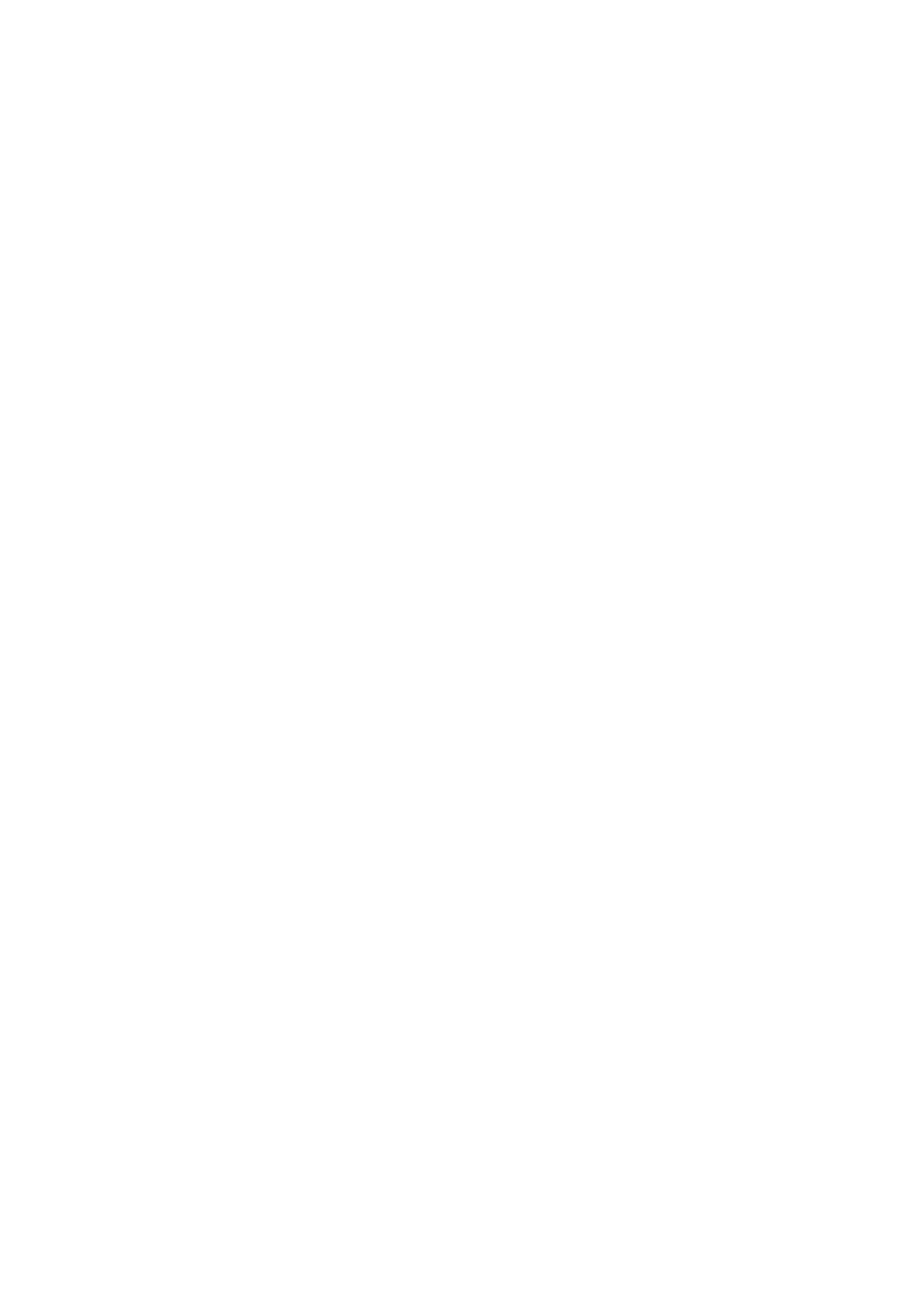- With a time-specific point of determination and limited duration,
- Directed toward focal aspects of product acquisition and/or consumption.

Without doubt, customer satisfaction is one of the most widely studied and embraces constructs in marketing (Peterson and William, 1992, 61). Despite increasing customer satisfaction level should increase costs, the main target of the business known as "profit" increases simultaneously. It is always desirable to achieve superiority in both productivity and customer satisfaction (Anderson, Fornell, and Rust 1997, 129). High extensive documentation exist for the stylyez fact of a positive relationship between profitability and market share. To enrich market share, customer satisfaction is the most valuable technique (Bulding and Staelin, 1990, 1160; Huang, 2010, 20).

Municipalities as one of the public instutions are elected with votes of the people and use these revenues fort he peoples interest. Thus, customer satisfaction meaning people"s satisfaction is always of crucial importance for municipalities. The better the quality of the services provided are, the better the customer satisfaction is. In fact, satisfaction of the citizens, the customers, could be considered as fulfillment of their needs. . Moreover, the public administration paradigm begun in 1980"s has developed a management approach focused on citizens (Duman and Yüksel, 2008; 44). Satisfaction is the case that; the expectation before the act of buyingand the experience after the act of buying are satisfactory (Yaşa, 2012; 79).

## **Concept of Municipality**

Municipalities are the instutions closest to the public. Because the duty of municipalities directly affects the daily lives of the people . Thus it is important that municipal services are appreciated by the people. Municipalities produce and sell goods and services, but does not seek profit. Municipalities are public legal entities. Improving socio-cultural and technological conditions have increased people"s expectations from municipalities. Duty of the municipalities is to provide services to the people equally taking prenventive measures, to fulfill the services according to the people"s expectations and supervise the services (Yücel et al., 2012; 152).

Municipal employees consist of three main groups as permanent staff, contract workers and sub-contract workers. The employees' incomes and the rights they gain vary according to the departments they work and their staff status. It has been observed that the earnings and rights of permanent employees increase according to their work hours and education. Municipality is a local government authority and there are two types of municipalities: metropolitan municipality and district municipality.

Local administrations, municipalities, are the fundamental factor of democtatic life in the province, district or town. In Turkey, central administration have given municipalities wide authorities to make industrial or commercial enterprises to adresss their needs with legal regulations towards municipalities in various eras (Titiz, 2010; 9).

Duties of municipalities are specified with the Law. The content of the Law: ''Municipality, as long as it is of local and common quality;performs and has performed the services such as urban infrastructure; geographical and urban infirmation systems;environment and environmental health; sanitation and solid waste; municipal police, fire fighters, immediate aid, rescue and ambulance; local traffic; funeral services and cemeteries; planting, parks and green-fields; domiciles; culture and arts, tourism, youth and sports; social services and aid, weddings, economy and promotion of commerce; town planning,water and sewerage services, transportation. Metropolitan mucipalities and municipalities with a population more that 50.00 opens protection houses for women and children'' [\(www.transanatolie.com\)](http://www.transanatolie.com/ic/Doc/bldgyvi.pdf).

Municipalities are instutions responsible for performing and controlling many services specified with laws such as quality infrastructure, environment, education, health, culture and social aid. The demand for municipal services increases in our day in which urban population keeps rising with births and immigrations.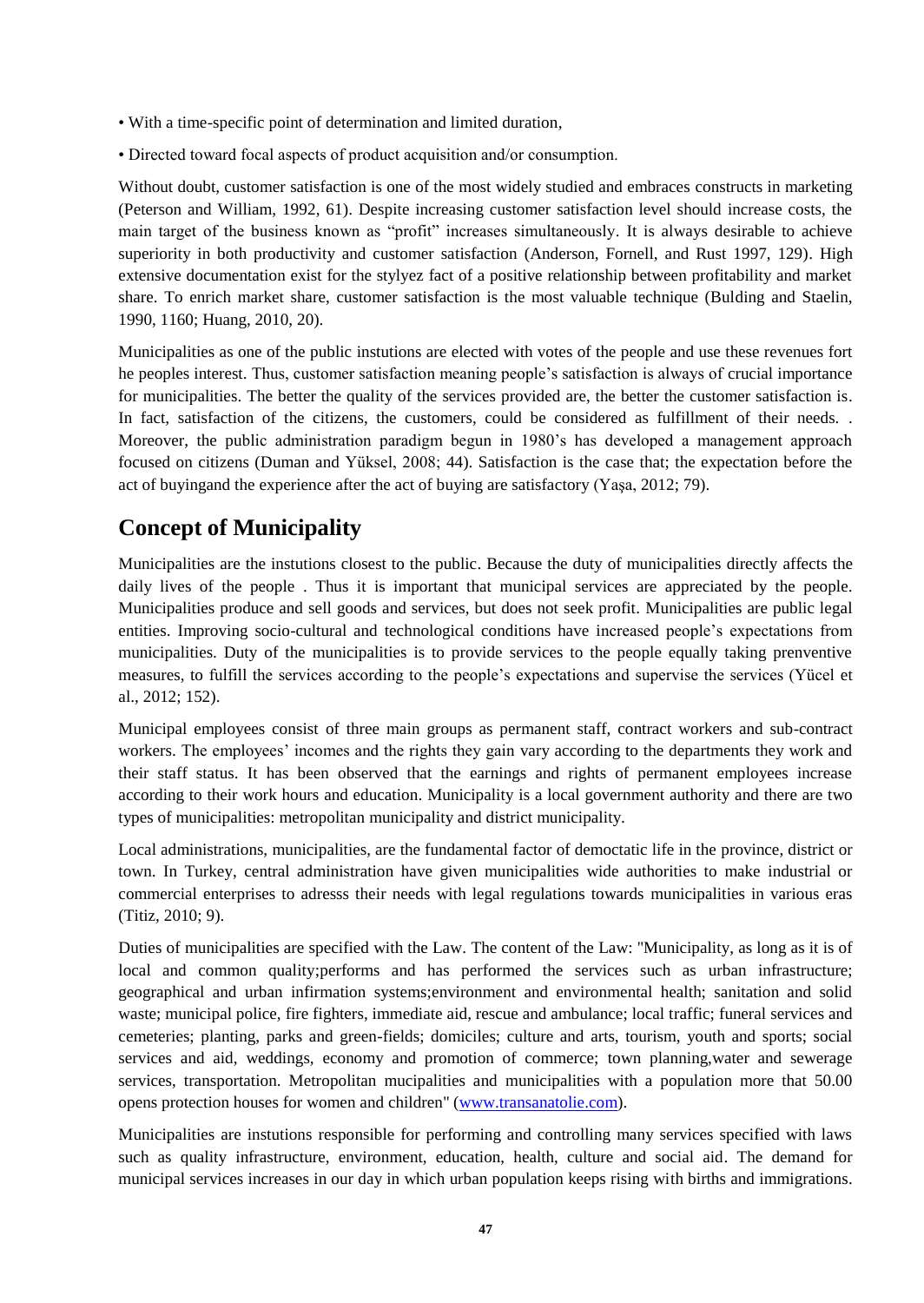The fact that citizens" expectations are rising is making municipalities an instution capable of producing any kind of solution (Erdoğan 2010; 471).

As stated in other researches and articles, munipalities as local administrations, are responsible for making the regulations towards public needs. It is essential in this aspect to examine processes in municipalities which have a crutial role in public's level of peace inreasing. Those who perform municipal functions are municipal employees. Municipal employees ought to do their jobs at their best for a good service. The employees who are satisfected with their jobs would be obliged to respect the service codes in municipalities exactly not to lose their jobs. Municipalities as local administrations are getting more important by day. It can be said that the localisation inclinations happening around the world has a major part in this. People are increasingly inclined to car efor the citiez they live in. Thus, responsibilities of municipalities are crutial (Henden, 2007; 94). Municipalities produce services which effect daily life directly. Thus, munipalities are under a huge burden to satisfy the public, their widest customer portfolio. Municipalities are localinstutions which are commisioned to provide the public needs. Municipalities each are servise producers as organisations, and people are the customer. Municipal employees are of high importance in providing customer satisfaction. Plannings, foundedlocal systems, services that run the daily lifeand inspection of those are done by municipal employees. Taking into consideration that job satisfaction of municipal employees has an effect on the service they provide, it is thought that for keeping public welfare high, employees satisfactions ought to be high as well. The importance of municipal services shows us that the public coul as well be affected from negative cases.

## **METHODOLOGY**

#### **Establishing Research Scales**

By the means of this research, it has been observed that there had been many researches conducted on job satisfaction and customer satisfaction as a result of wide scope researches in management literature. Among the scales examined, those which have been selected would give the best result in our country has been added in this study. The job satisfaction scale we used in our research, originally "Job Satisfaction Survey" was established by Paul E. Spector in 1994. In this scale which aims to assess the employees" behaviour are 36 questions. The 36 questions have 9 sub-dimentions. These factors; pay, promotion, supervision, fringe benefits, contingent rewards, operatin conditions, coworkers, nature of work and communication.

These scales which originally use 5 point sysem are converted into 7 point Likert scale. Asssessment options for every question in the surveys are the following: (1) Totally disagree, (2) disagree, (3) partially disagree, (4) neither agree nor disagree, (5) partially agree, (6) agree, (7) totally agree. Reverse scales in the job satifaction survey were primarily converted into normal due to the rule.

## **Collecting Samples and Data**

Kadıköy and Maltepe Municipalities have been chosen because of their high numbers of employees in this study which focuses on Istanbul munipal employees and customers (public). The relevant survey had been conducted in every building and operating places of the relevant munipalities with permissions of the mayors in order to construct an effective universe of samples which adresses to every employee.

The method of survey has been used through the research as means of collecting data. The survey had been sent to Kadıköy and Maltepe Municipalities along with the official letter and after getting the permits in written the employees had been began to be surveyed face to face in distrubution and coollection of the surveys. It has been detected that the employees were dainty in filling in a survey on job satisfaction. An environment of trust had been tried to established saying that the survey"s purpose were all scientific, it was going to be used for a master"s thesis collecting the data with statistical programs, and it was going to be filled in anonymously. Enforcing the environment of trust, getting rid of the problems to occur when the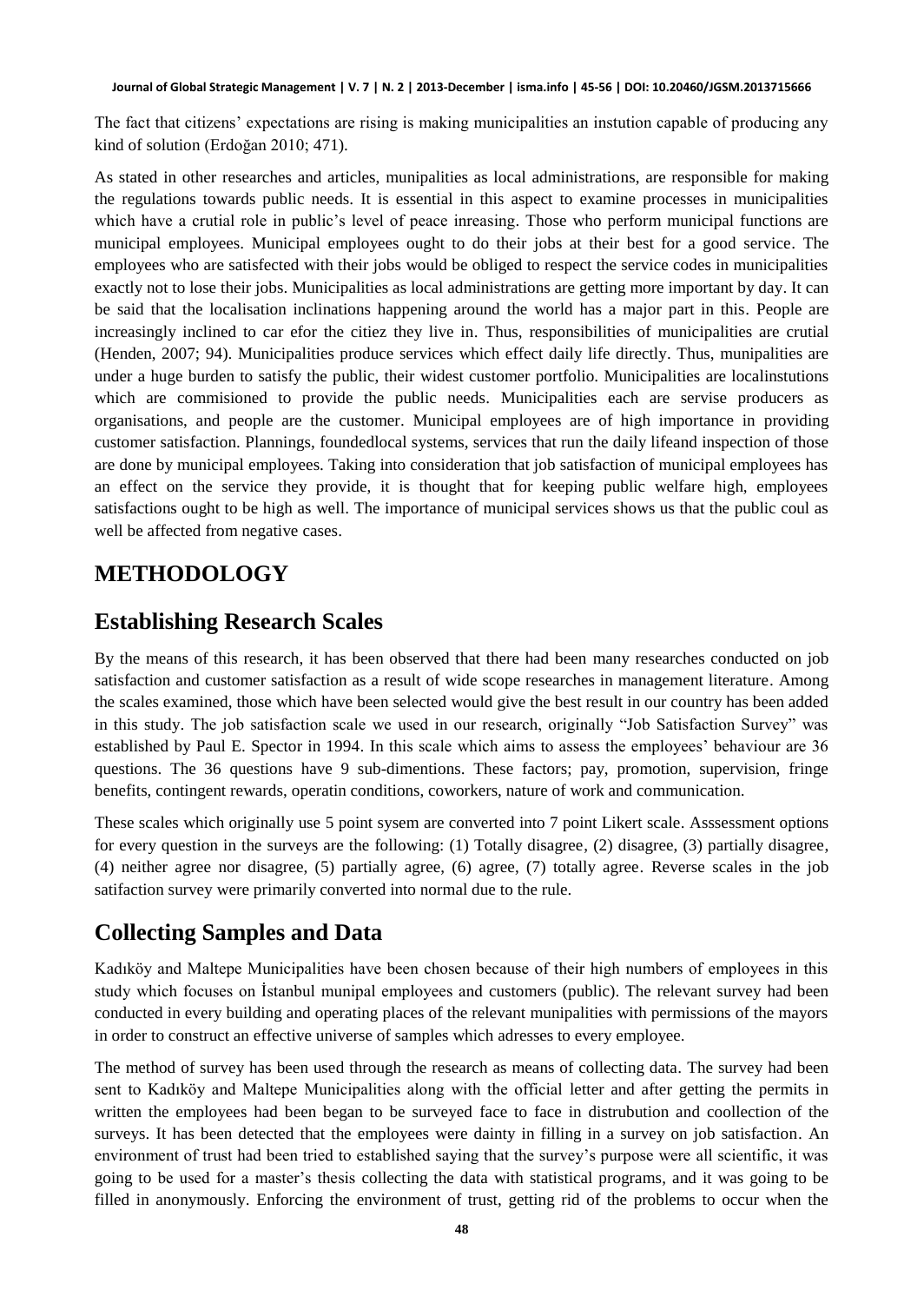surveys were to be filled face to face.The survey of citizen (customer) satisfaction have been filled in by citizens and shopkeepers who live in the verge of Kadıköy and Maltepemuncipalities.

A total of 155 individuals have participated in the survey from Kadıköy Municipality employees, being 91 females and 64 males. Of these employees 12 individuals are factorary school graduates, 30 high school graduates, 22 collage graduates (2 years), 72 collage graduates (4 years), 17 with master"s degree and 2 with doctorates. 96 of them are permanent employees and 59 of them are contract workers. Income state average is 2357,10 Turkish Liras, and standar deviation is 806,93 Turkish Liras. The employees" Professional experience average is 10,83 years and Standard deviation is 8,683 years.A total of 142 citizens have participated in the survey from Kadıköy Municipality verge, being 59 females and 83 males. 14 of these citizens are factorary school graduates, 47 are high school graduates, 19 collage graduates (2 years), 54 collage graduates (4 years), 8 have their master"s degree. Income state average is 2643,66 Turkish Liras, and standart deviation is 3180,80 Turkish Liras. The citizens" residence duration average is 14,89 years and standard deviation is 11,124 years.A total of 137 individuals have participated in the survey from Maltepe Municipality employees, being 65 females and 72 males. Of these employees 12 individuals are factorary school graduates, 47 high school graduates, 17collage graduates (2 years), 52collage graduates (4 years), 8 with master's degree and 1 with doctorates. 84 of them are permanent employees and 53 of them are contract workers. Income state average is 2302,55 Turkish Liras, and standar deviation is 714,923 Turkish Liras. The employees" Professional experience average is 9,28 years and Standard deviation is 8,045 years.

At last, a total of 138 citizens have participated in the survey from Maltepe Municipality verge, being 54 females and 84 males. 15 of these citizens are Factorary School graduates, 51 are high school graduates, 22 collage graduates (2 years), 42 collage graduates (4 years), 6 have their master"s degree and 2 have their doctorates. Income state average is 2499,64 Turkish Liras, and standar deviation is 1932,374 Turkish Liras. The citizens" residence duration average is 14,49 years and Standard deviation is 11,999 years.

Even though the scales used in the research were scientifically efficient and had been used in other studies, they were re-checked and went through reliability analysis. The factors in the scales have been included in the factors they depend on and reliability analysed. During this process first the Croncbachalfa  $(\alpha)$  values were considered. It has been checked that if the results were under 0,500 after looking into the correlation parameters (correctedinter – itemcorelation) among the factors.. When alfa values are checked it is seen that every factor are reasonably higher then the acceptence value of 0.700 without subtracting any factors.

The 9 factors in job satisfaction scale have been compared with customer satisfaction. It has been claimed that each and every factor has a seperate effect directly and positively and 18 hypothesises has been created being 9 in Maltepe Municipality and 9 in Kadiköy Municipality. One hypothesis have been created as comparison hypothesis. This hypothesis suggests that the analysis results of Kadıköy and Maltepe would be close. It is 22. Research model and reliability, correlation, regression analysis resulsts are stated below. Job satisfaction and customer satisfaction surveys have been detected to be reliable following reliability surveys. All the values were reasonably higher then 0,700 which the threshold value is.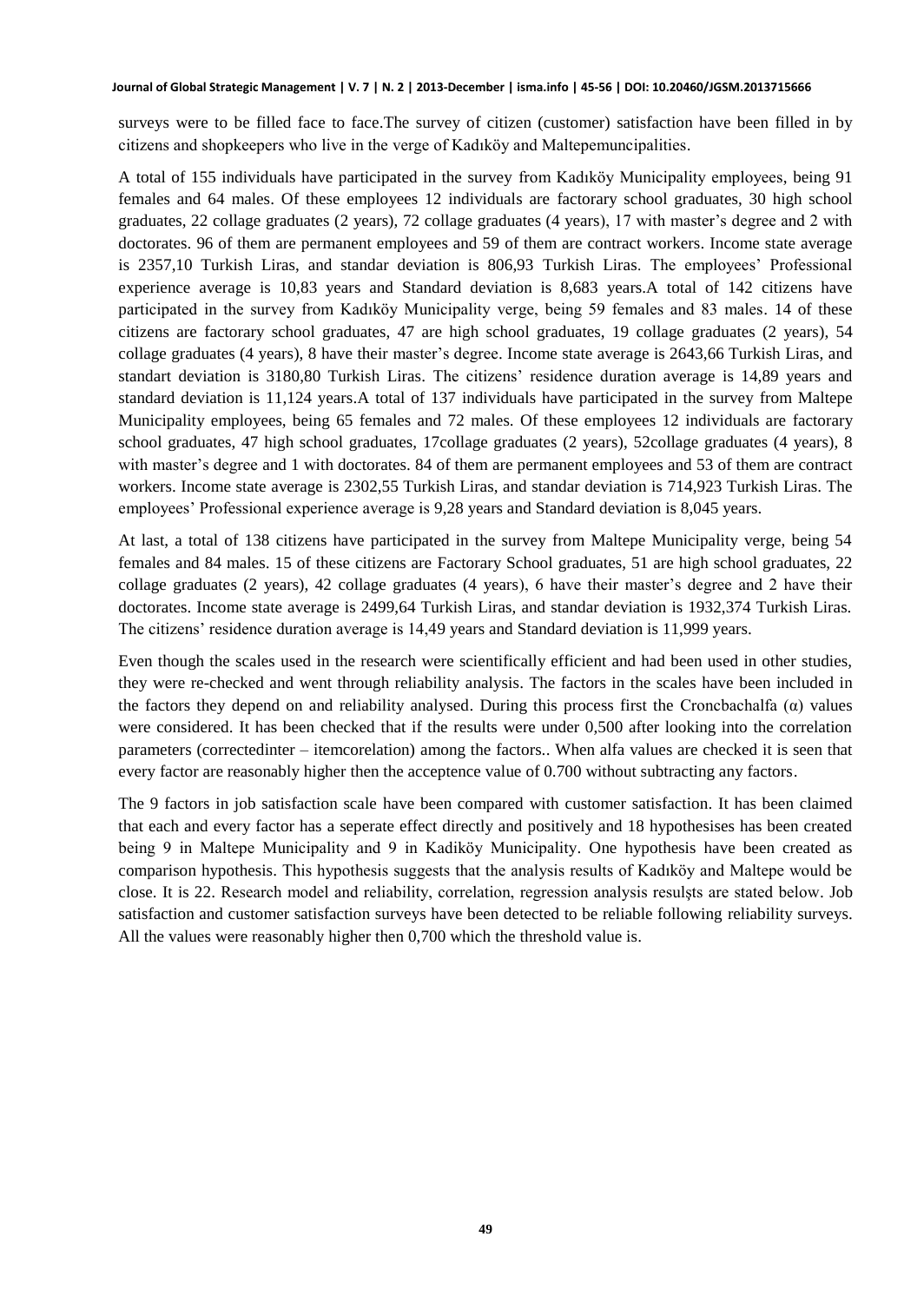

**Model for the Effects of Job Satisfaction Factors to Citizen Satisfaction**

#### **Reliability Analysis**

While Cronbach Alpha value of the citizen (customer) satisfaction survey conducted in Maltepe Municipality showed up to be 916, the one in Kadıköy Municipality had its Croach Alpha value 925. 138 individuals in Maltepe Municipality borders and 142 in Kadıköy Municipality borders were applied this survey.

- Reliability results of the job satisfaction survey applied in Maltepe Municipality are as following:

|                                                                                                        |      | $\mathbf{2}$ | $\mathbf{3}$ | $\overline{4}$ | 5    |      | 6    |      | 8    | 9 |
|--------------------------------------------------------------------------------------------------------|------|--------------|--------------|----------------|------|------|------|------|------|---|
| $Crohach's - Alpha:$                                                                                   | ,921 | .862         | ,923         | .912           | .916 | .765 | .891 | .889 | ,883 |   |
| KMO:                                                                                                   | .830 | .827         | .845         | .839           | .858 | ,728 | .803 | .814 | .831 |   |
| - Reliability results of the job satisfaction survey applied in Kadiköy Municipality are as following: |      |              |              |                |      |      |      |      |      |   |
|                                                                                                        |      | $2^{\circ}$  | 3            | $\overline{4}$ | 56   |      |      | 8    | 9    |   |
| Cronbach's - Alpha:                                                                                    | .811 | .857         | .897         | .856           | .892 | .783 | .815 | .819 | .818 |   |
| KMO:                                                                                                   | .765 | .793         | .844         | .798           | ,835 | .728 | .743 | .787 | .786 |   |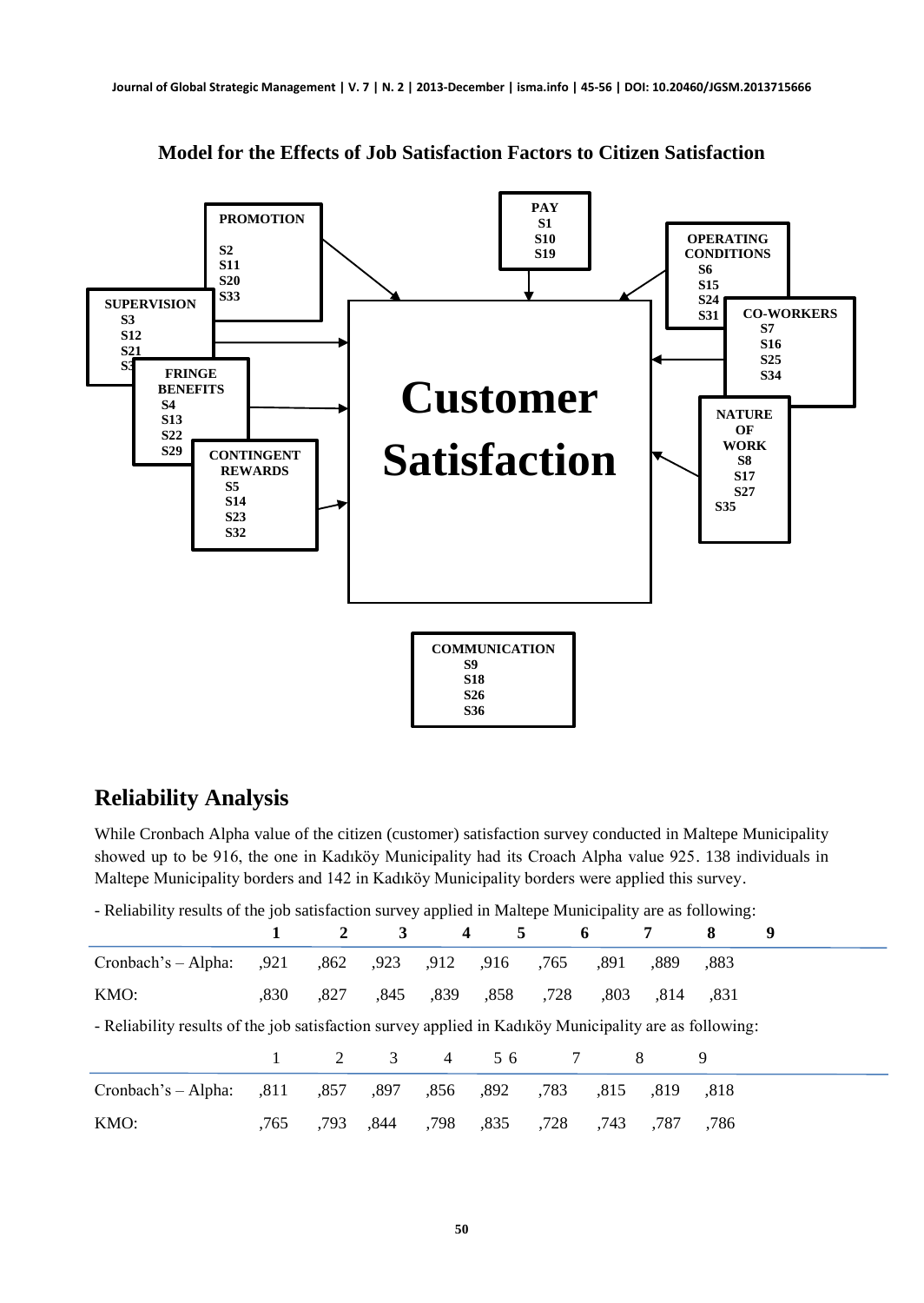Journal of Global Strategic Management, | V. 7 | N. 2 | 2013-December | isma.info | 45-56 | DOI: 10.20460/JGSM.2013715666<br>All the analyses were conducted in SPSS 17 program. According to the data entered and the analyses d the surveys were proven to be reliable in the means of both questions and factors.

### **Factor Analysis**

The structoral effectiveness of the scale being used in our research have been tested through SPSS program using factor analysis methods and the scale was checked for being multi-factoral or not. The model will be checked with correlation and regression analysisis after the factors used for testing the model are confirmed reliable and effective. The results of factoranalysisis of job satisfaction scale are presented in the table below.

Factor Analysis of Job Satisfaction Scale (Maltepe)

|                                                     |      |      |      |      | 2 3 4 5 6 7 8 9           |  |                |      |      |      |  |
|-----------------------------------------------------|------|------|------|------|---------------------------|--|----------------|------|------|------|--|
| KMO:                                                | .830 |      |      |      | ,827, 839, 839, 845, 827, |  | 831, 814, 803, |      |      |      |  |
| Factor Analysis of Job Satisfaction Scale (Kadıköy) |      |      |      |      |                           |  |                |      |      |      |  |
|                                                     |      |      |      |      | 1 2 3 4 5 6 7 8 9         |  |                |      |      |      |  |
| KMO:                                                | .765 | .793 | .844 | ,798 | ,835                      |  | ,728           | ,743 | .787 | .786 |  |

Job satisfaction scale is divided into 9 sub-factors (pay, promotion, supercision, nature of work, coworkers, communication, operating conditions, contingent rewards, fringe benefits) as expected. The factor loads attained to the questions belonging to the sub-factors are stated above. It has been detected that Kaiser-Meyer-Olkin (KMO) value is 0,700 and above in this case the structoral effectiveness of the scale means no problem.

In our experimental research, after testing the scales applied to Kadıköy and Maltepe municipal employees and the citizens of these two municipalities with reliability analysis, factors about performance and job satisfaction were created taking the averages of every factor attained to each factor.Justbefore going on with regression analysis to be examined between dependent and independent factors, correlation technique which examines the one on one relationships between factors were adapted to the scale.

|                                        |          | Table 1: Maitepe Municipality Correlation Analysis Table |           |              |          |         |          |      |          |              |      |    |
|----------------------------------------|----------|----------------------------------------------------------|-----------|--------------|----------|---------|----------|------|----------|--------------|------|----|
|                                        | Average. | <b>SD</b>                                                | 1         | $\mathbf{2}$ | 3        | 4       | 5        | 6    | 7        | 8            | 9    | 10 |
| Pay                                    | 3,9799   | 1,74528                                                  | 1         |              |          |         |          |      |          |              |      |    |
| <b>Promotion</b>                       | 3,4635   | 1,52206                                                  | $.334**$  | $\mathbf{1}$ |          |         |          |      |          |              |      |    |
| <b>Supervision</b>                     | 4,7336   | 1,48157                                                  | ,162      | ,063         | 1        |         |          |      |          |              |      |    |
| <b>Fringe Benefits</b>                 | 4,4051   | 1,60827                                                  | $0.679**$ | ,294**       | $222**$  | 1       |          |      |          |              |      |    |
| Contingent<br><b>Rewards</b>           | 3,7281   | 1,62655                                                  | ,368**    | ,379**       | $376**$  | $,216*$ | 1        |      |          |              |      |    |
| Operating<br><b>Conditions</b>         | 3,9380   | 1,13143                                                  | ,004      | ,134         | ,012     | $-0,41$ | ,075     | 1    |          |              |      |    |
| <b>Coworkers</b>                       | 4.9489   | 1,28950                                                  | ,053      | ,068         | .380**   | ,147    | $.269**$ | ,099 | 1        |              |      |    |
| <b>Nature of Work</b>                  | 5,2263   | 1,36119                                                  | ,439**    | ,293**       | $.334**$ | ,506**  | $,360**$ | ,081 | $,344**$ | $\mathbf{1}$ |      |    |
| Communication                          | 4,3595   | 1,44757                                                  | ,164      | $.259**$     | $.480**$ | ,145    | $,378**$ | ,120 | $.494**$ | $.348**$     | 1    |    |
| <b>Customer</b><br><b>Satisfaction</b> | 3,7696   | 1,19020                                                  | ,091      | ,030         | ,066     | $-.038$ | $,189*$  | ,074 | $-0.43$  | ,018         | ,117 | 1  |

#### **Correlation Analysis**

**Table 1: Maltepe Municipality Correlation Analysis Table** 

**\* Correlation level is good at 0.05 (2-Tailed)**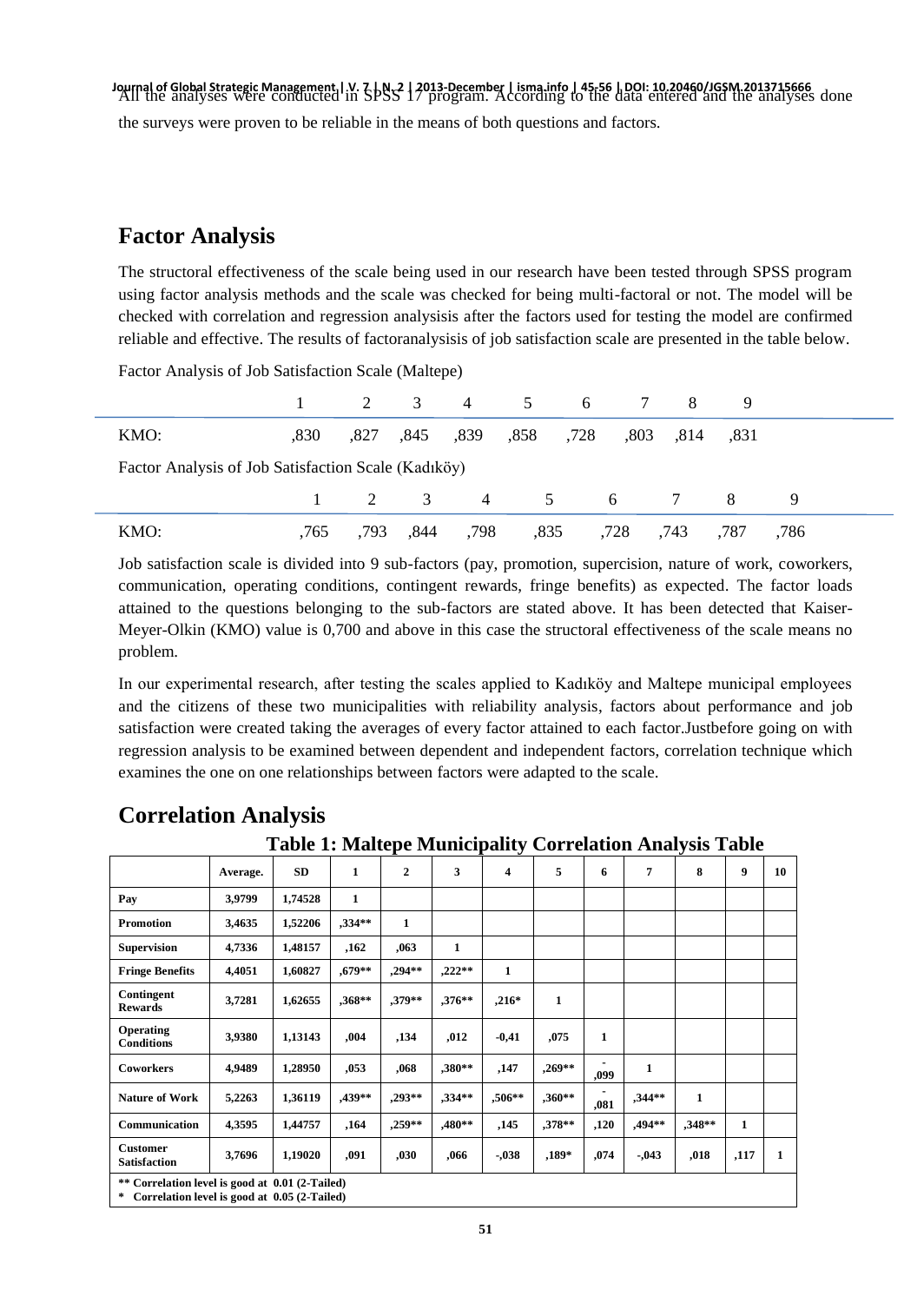|                                                                                                          | Average. | <b>SD</b> | 1         | $\overline{2}$ | 3            | $\overline{\mathbf{4}}$ | 5            | 6            | 7        | 8        | 9            | 10           |
|----------------------------------------------------------------------------------------------------------|----------|-----------|-----------|----------------|--------------|-------------------------|--------------|--------------|----------|----------|--------------|--------------|
| Pay                                                                                                      | 3,6500   | 1,43292   | 1         |                |              |                         |              |              |          |          |              |              |
| <b>Promotion</b>                                                                                         | 3,1710   | 1,47235   | $,369**$  | $\mathbf{1}$   |              |                         |              |              |          |          |              |              |
| <b>Supervision</b>                                                                                       | 4,9032   | 1,44020   | $,224**$  | ,139           | $\mathbf{1}$ |                         |              |              |          |          |              |              |
| <b>Fringe Benefits</b>                                                                                   | 3,7871   | 1,58134   | $0.657**$ | $,402**$       | $0.269**$    | $\mathbf{1}$            |              |              |          |          |              |              |
| Contingent<br><b>Rewards</b>                                                                             | 3,6548   | 1,56521   | $,327**$  | $,362**$       | ,479**       | $.373**$                | $\mathbf{1}$ |              |          |          |              |              |
| <b>Operating</b><br><b>Conditions</b>                                                                    | 3,8613   | 1,13036   | $,179*$   | $,306***$      | $0.276**$    | $0.188*$                | ,487**       | $\mathbf{1}$ |          |          |              |              |
| <b>Coworkers</b>                                                                                         | 4,9452   | 1,22052   | $,313**$  | $,186*$        | $,413**$     | ,134                    | $,350**$     | $,170*$      | 1        |          |              |              |
| <b>Nature of Work</b>                                                                                    | 4,9081   | 1,29247   | ,508**    | $,240**$       | $,464**$     | $,346**$                | $,350**$     | ,064         | $,291**$ | 1        |              |              |
| Communication                                                                                            | 4,4371   | 1,27844   | $.373**$  | $.356**$       | ,457**       | $.339**$                | $,516**$     | $,121**$     | $,410**$ | $,493**$ | $\mathbf{1}$ |              |
| <b>Customer</b><br><b>Satisfaction</b>                                                                   | 3,8643   | 0,99104   | ,109      | ,013           | ,100         | $,191*$                 | ,095         | ,100         | ,147     | $-.008$  | 0,56         | $\mathbf{1}$ |
| ** Correlation level is good at 0.01 (2-Tailed)<br>$\pm$<br>Correlation level is good at 0.05 (2-Tailed) |          |           |           |                |              |                         |              |              |          |          |              |              |

## **Table 2: Kadıköy Municipality Correlation Analysis Table**

## **Regression Analysis**

The regression analysis conducted in the research shows relationship between independent variables and dependent variables. This means the positive or negative effects on dependent variables caused by the changes in independent variables is examined by the means of this analysis.

# **Maltepe Municipality Regression Analysis Results**

#### **Table 3: Contingent Rewards Variable Regression Analysis**

|                           | 0.189                                             | 2.237       | 0.027       | It has       |
|---------------------------|---------------------------------------------------|-------------|-------------|--------------|
| <b>Contingent Rewards</b> | <b>Dependent Variable : Customer Satisfaction</b> | been        |             |              |
|                           | $R^2$ = 0,036                                     | $F = 5.004$ | $P = 0.027$ | seen<br>that |
|                           |                                                   |             |             | the          |

contingent rewards used on employees has increased the customer satisfaction on citizens in Maltepe by  $R^2$  value, 0.036, in other words directly %3.6. According to the regression analysis results, contingent rewads has a direct and positive effect on customer satifaction considering the level of significance and beta level (0,189).

This case could be interpreted as the significance of contingent rewards for increasing the quality of services of Maltepe Municipal employees besides from their pays and social facilities. It is considered that extra pay depending on performance could increase the service quality more that employee pay sor social rights.

# **Kadıköy Municipality Regression Analysis Results**

|       | --    |
|-------|-------|
|       |       |
| 101   |       |
| い・エノエ | 0.023 |
|       | 2,301 |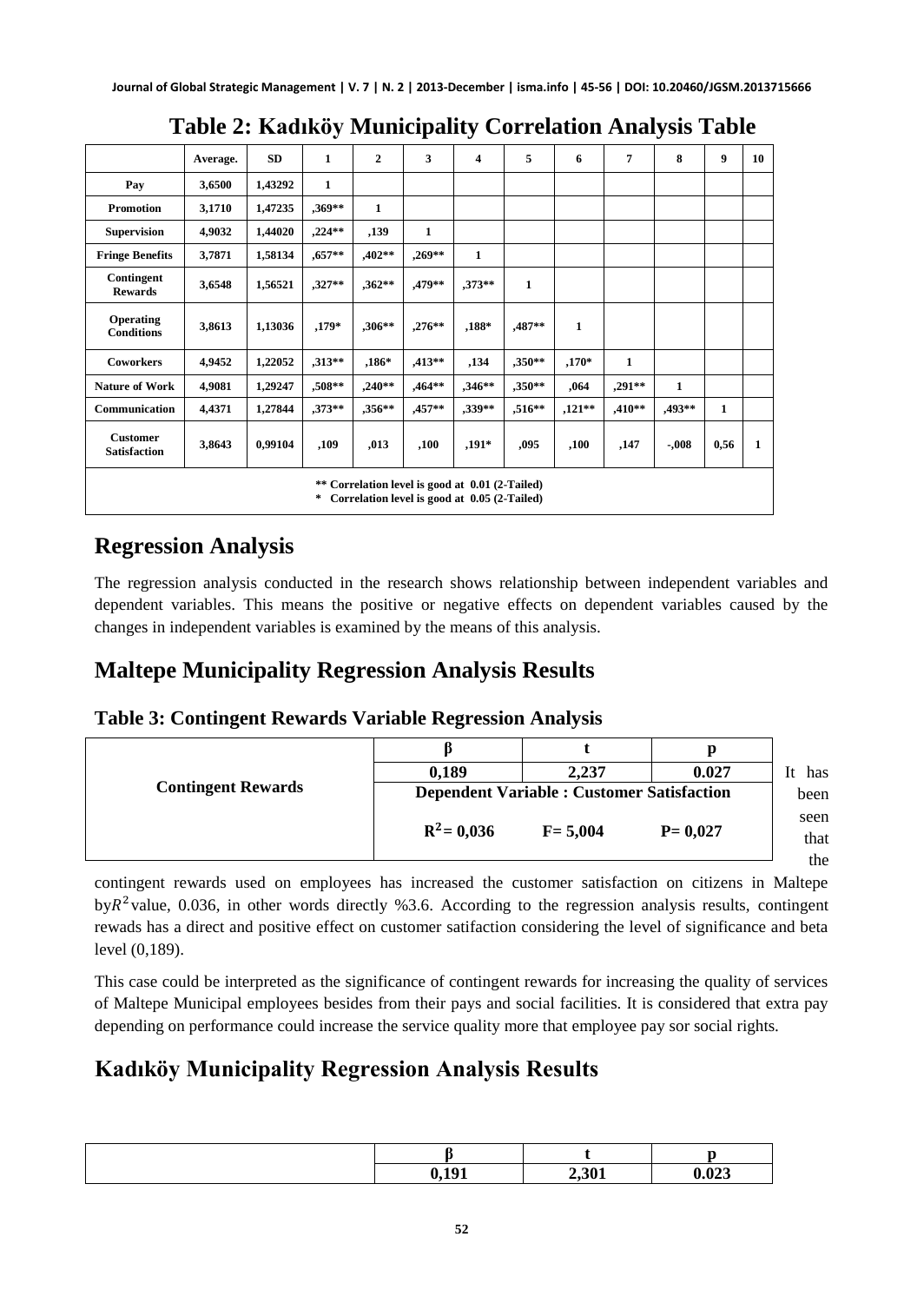| <b>Fringe Benefits</b> |              |             | <b>Dependent Variable: Customer Satisfaction</b> |                               |  |  |  |
|------------------------|--------------|-------------|--------------------------------------------------|-------------------------------|--|--|--|
|                        | $R^2 = 0.36$ | $F = 5.293$ | $P = 0.023$                                      | <b>Table</b><br>4: Fring<br>e |  |  |  |
|                        |              |             |                                                  | <b>Benefit</b>                |  |  |  |

#### **sVariable Regression Analysis**

It has been seen that the fringe benefits used on employees has increased the customer satisfaction on citizens in Kadıköy by  $R^2$  value, 0.36, in other words directly %36. According to the regression analysis results, fringe benefits have a direct and positive effect on customer satifaction considering the level of significance and beta level  $(0,191)$ .

The variable of fringe benefits directly effected the customer satisfaction in Kadıköy Municipal area. Though the results differ compared to Maltepe Municipality, these results support each other. Both factors points the importance of extra incomes acquirable for performance excluded from pay and social rights.

According to the results of the research it has been detected that job satisfaction of the employees in Maltepe and Kadıköy municipalities has no direct effect on customer satisfaction, but exceptionally contingent rewards in Maltepe Municipality and fringe benefits in Kadıköy Municipality directly and positively effect customer satisfaction.Regression analysis results for other factors examined in the research are shown below. In the comparisons made, it has been seen that 2 factors has direct effects on customer satisfaction.

## **CONCLUSION**

Nine factors observed in the research have shown that only one factor has direct effect on customer satisfaction in each municipality. These elemets have been detected to be fringe benefits factor in Kadıköy Municipality, while is is contingent rewards in Maltepe Municipality. When the factors are examined it draws attention that they are both factors that provides extra incomes both spiritually and materially besides the salary. It is considered that the fact that the employees are salary earners could be related to this situation. It can be estimated that the employees who does not get extras for their performance besides from their salary could only work as much as needed and because they have no motives to do more generally they can not provide more performance for a better service.

Encouraging contingent rewards should be used to reward the employees who succeed in their performances and productivities with more than their salary for incrasing the service quality, customer satisfaction, endless renowation works and their loyality to the organisation. It can be said in this context that, when extra provisions which the municipal employees can acquire for their performance are established, the service quality and consequently the customer satisfaction would increase. The employees" point of view to the contingent rewards is also important. The contingent rewards must be of a level that would draw their attention.

Seven factors used in the research but have not had any direct effect on customer satisfaction on both municipalities which are such as pay, promotion, supervision, operating conditions, coworkers, nature of the work, communication are being considered to be the factors that effects the employees' job satisfactions. Because of the variety of the employees, the answers have varied as well. It is considered that acquired answers do not support each other because the employees were of different pays, different positions, different operating conditions, and with coworkers and supervisors. Despite that, it is generally thought that the customer satisfaction would increase as a result of better service quality, resulting from employees being happy with their jobs. Although not direcly effective, these factors which effects job satisfaction, obviously consequently effects customer satisfaction.But surveying the employees for detecting the direct effect is advisable. It is thought that local studies could bring better results. More accurate results could be acquired after examining every department in municipality's functional structures seperately. The reason for that is, as told before, employees being working in different conditions in every department.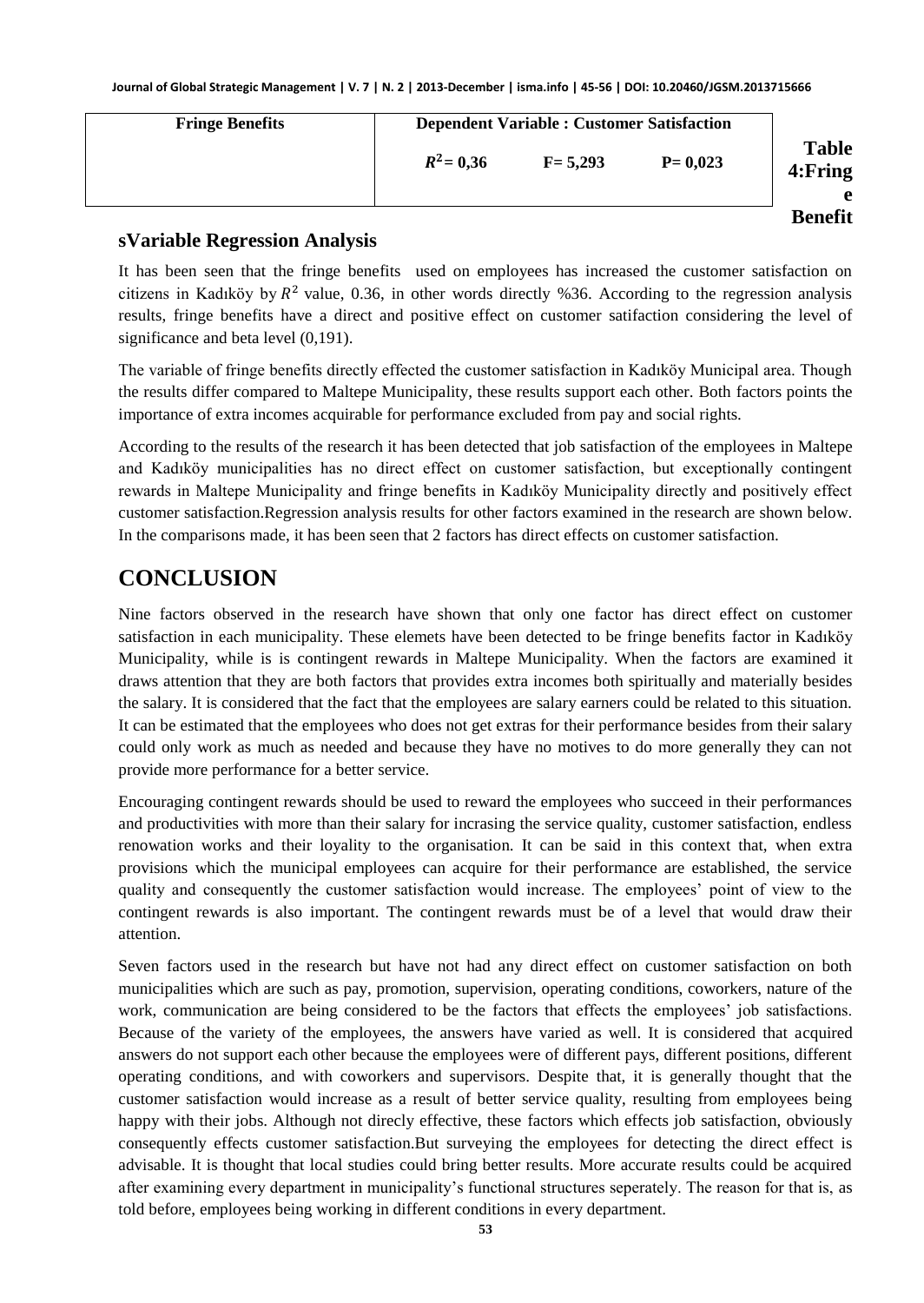As a general view, the fact that employees work for certain provisions (material and spiritual incomes), and these provisions being encouraging increases the customer satisfaction. It has been assessed that the pay or rights of the employees do not direcly contribute to customer satisfaction, but the employees who knows that they could get more provisions then usual for their performances could provide a better service, thus increasing the customer satisfaction.

As we see it has been seen that providing employees with high salaries or more social rights, beter operating environments does not directly contribute to customer satisfaction. In fact this is not suprising. Getting what his reward from a work is every human's right as well as one of the greatest pleasures. Then rights and pays which salaried employees think they could not get even though they did over time sometimes may lead them to the thought that as long as they work just as enough they can get the pay and rights they could ever get any ways. This case may result in employees not doing more that enough. Contingent rewards and extra pay would animate their instinct to success. Those who embrace their work could be more creative. Extra pays to employees should not be considered as an unnecessary expense by the supervisors. The thought of ''they get paid to do this anyways'' could put the chill between the employee and the job. The extra pays and the rights given should be considered as the most valuable investigations.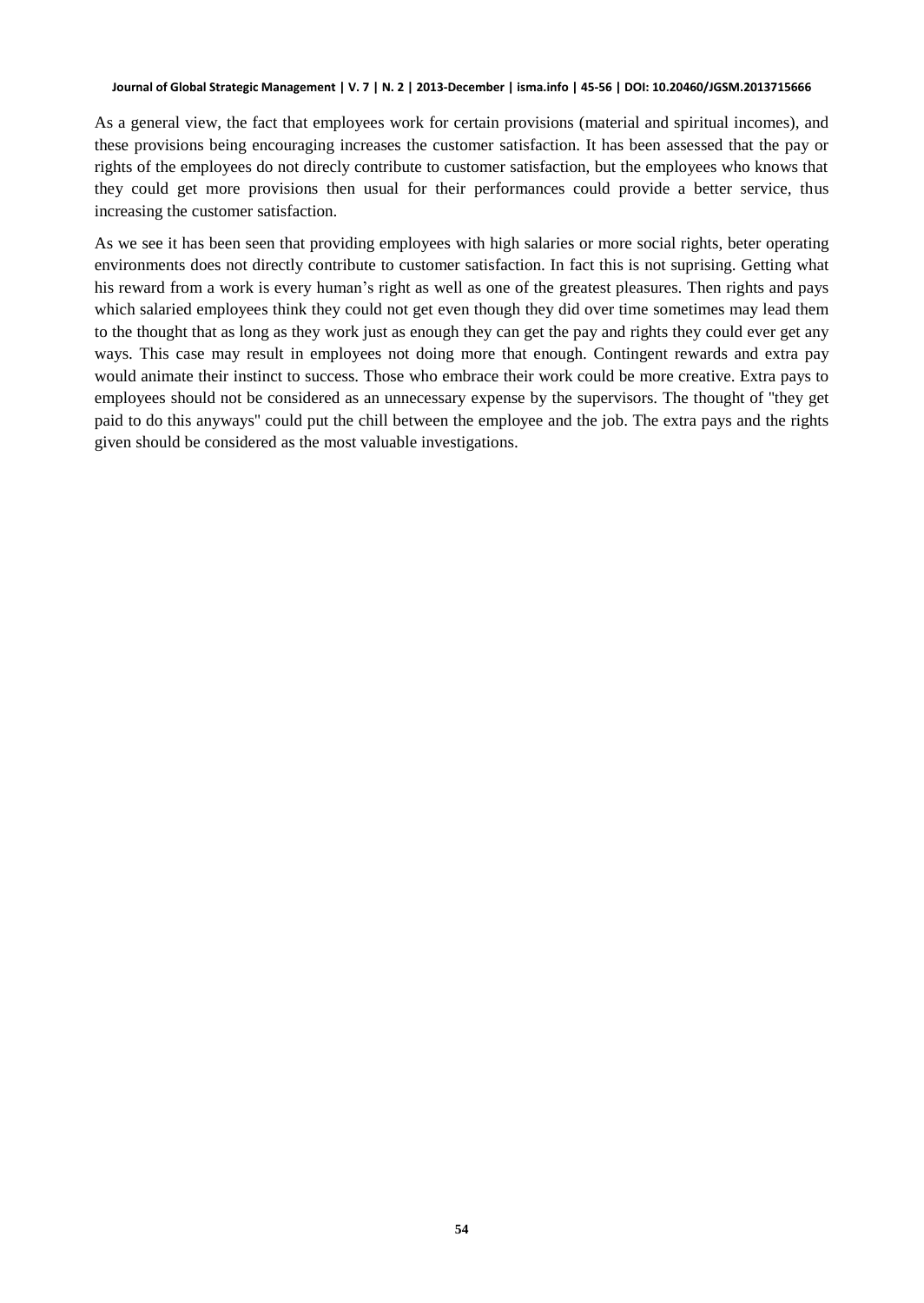## **REFERENCES**

ANDERSON, Eugene W., FORNELL, Claes and RUST, Roland T. (1997), "Customer Satisfaction, Productivity, and Profitability: Differences between Goods and Services", Marketing Science, Vol.16 No.2, pp. 129-145.

BOULDING, William, and STAELIN, Richard, (1990). "Environment, Market Share and Market Power", Management Science 36, No.10, 1160-1177.

AYTÜRK, Nihat (2001). "Örgütlerde İs Basitlestirme ve İs Verimini Yükseltme Teknikleri". Amme İdaresi Dergisi. 34 (1), 79-112. Article.

BAYSAL, Ayşe Can (1993). ÇalışmaYaşamındaİnsan, Avcıol Basın Yayın, Fakülte Publish Number:225, İstanbul.

DAVIS, Keith (1988). "İşletmelerde İnsan Davranışı", Translate: Kemal Tosun İ. Ü.İşletme Fakültesi Press No:199, İstanbul.

DUMAN, Teoman and YÜKSEL, Fatih (2008), ÇağdaĢ Yerel Yönetimler Dergisi

EKER, Gülden (2006). Örgütsel Adalet Algısı Boyutları Ve ĠĢ Doyumu Üzerindeki Etkileri, Dokuz Eylül University, Master Thesis.

ERDOĞAN, Hasan (2010). ''Belediye Yatırımlarının Finansmanında Yap- ĠĢlet -DevretAlternatifi: Antalya Sarısu Mesire Alanı Örneği''. Süleyman Demirel Üniversitesi İktisadi ve İdari Bilimler Fakültesi Dergisi Cilt15, Sayı:3

EREN, Erol (2001). Örgütsel Davranış ve Yönetim Psikolojisi. Extended Second Edition, Beta Basım Yayım Dağıtım A.Ş., İstanbul.

HUANG, Xiaoke, (2000), The Economics Of Recent U.S. Mergers And Acquisitions, Colorado, Thesis.

JAHANSHAH, A.A, GASTHI, M.A.H., MIRDAMADI, S.A, NAWASER, K. KHAKSAR, S.M.S. (2011) "Study the Effects of Customer Service and Product Quality on Customer Satisfaction and Loyalty", International Journal of Humanities and Social Science Vol. 1 No. 7

JOAN L. Giese and JOSEPH A. Cote (2000), "Defining Consumer Satisfaction," Academy of

Marketing Science Review [Online] 00 (01) 00 (01) Available:

http://www.amsreview.org/articles/giese01-2000.pdf MIHIÇOĞLU, Cemal (1979). Yönetimde İnsan İlişkileri Ders Notları. Ankara University, Siyasal Bilgiler Fakültesi, Ankara.

PETERSON, Robert A. and WILLIAM R. Wilson. (1992). "Measuring Customer Satisfaction: Fact and Artifact." Journal of the Academy of Marketing Science 20 (Winter): 61-71.

SABUNCUOĞLU, Zeyyat and VERGİLİEL TÜZ, Melek (2008).ÖrgütselPsikoloji 4.Baskı Bursa

TELMAN, Nursel and ÜNSAL, Pınar (2004) Çalışan Memnuniyeti, Epsilon Yayınevi, İstanbul TİTİZ, İsmet.(2010) "Belediyeler ve Bölgesel Kalkınma" OkutanYayıncılık, Yerel Siyaset Dergisi. Article

TRANSANATOLIE [\(www.transanatolie.com/ic/Doc/bldgyvi.pdf\)](http://www.transanatolie.com/ic/Doc/bldgyvi.pdf). Internet site Access date: (21.04.2013).

TOK, Türkay Nuri, (2004). İlk Öğretim Müfettişlerinin İş Doyumu ve Örgütsel Bağlılıkları.Ankara Üniversitesi Eğitim Bilimleri Enstitüsü. Ankara, Doctorate Thesis

YAġA, Eda, 2012. Çukurova Üniversitesi Sosyal Bilimler Enstitüsü. Sağlık Sektöründe Hizmet Kalitesi, Müşteri Memnuniyeti ve Bağlılık İlişkisi, Doctorate Thesis